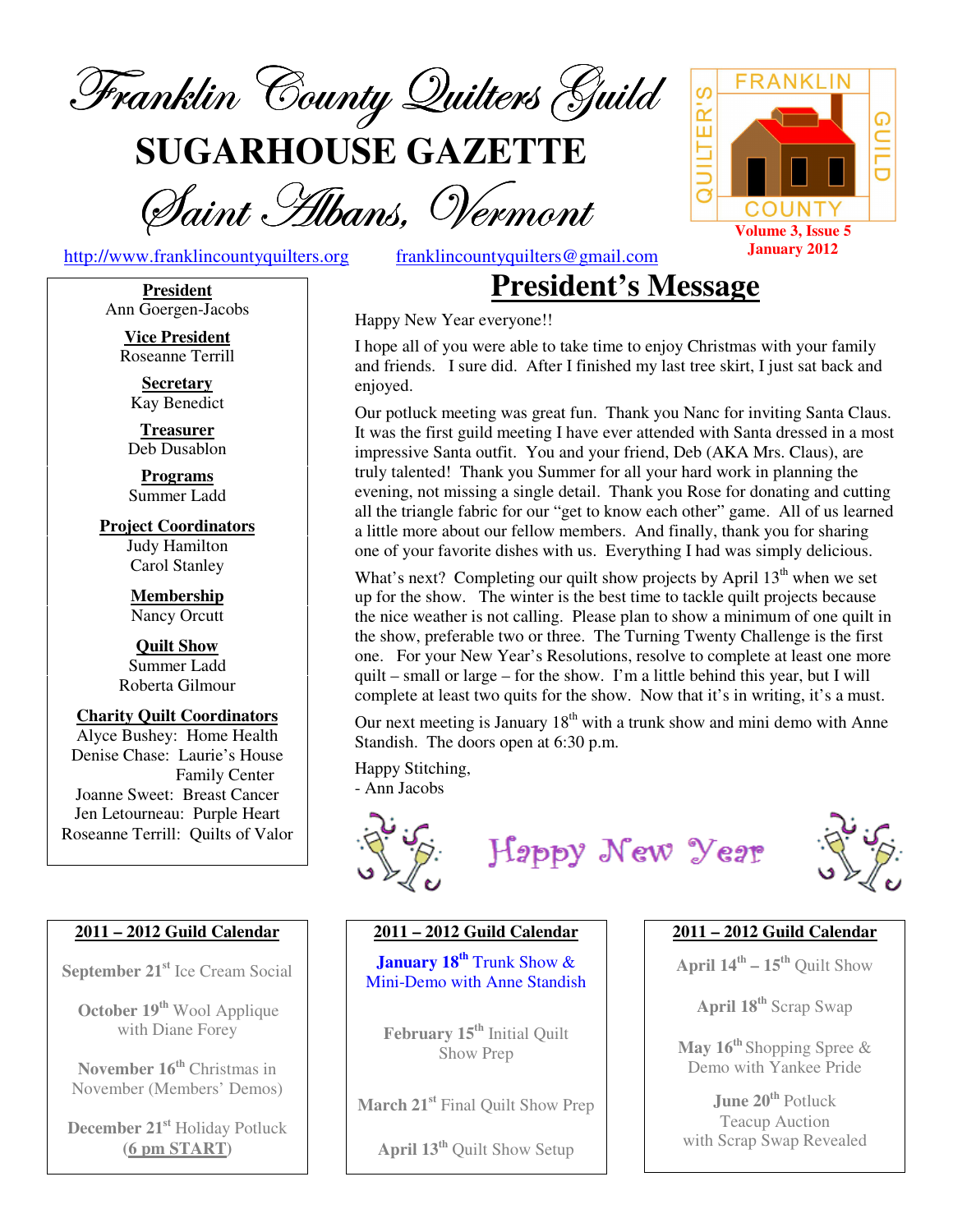#### **FRANKLIN COUNTY QUILTERS GUILD**  Minutes of December 21, 2011

Present: Total attended 34, including one guest.

#### *Proceedings*

Meeting called to order at 6:00 p.m. by Ann Jacobs, President.

Secretary's Report: Motion to accept by Joanne Sweet; seconded by Rolande Fortin. Motion carried.

Treasurer's Report: Motion to accept by Mary Ellen Therrien; seconded by Margaret Miller. Motion carried.

#### *Old Business*

- Quilt Show - We need quilts; so far, none have been submitted. We also need items for the Silent Auction, and for the Door Prize Basket and the Fat Quarter Basket. Next Quilt Show meeting on Sunday, January  $22<sup>nd</sup>$  (at the Charity Quilt Bee at NMC) at 11:00 am.

- Charity Quilts - There are kits available from Alyce Bushey and Denise Chase. Motion by Sharon Perry to approve \$100+ for fabric purchased by Alyce for more kits; seconded by Shirley Babcock. Motion carried.

- Charity Quilt Bees - Next one scheduled for Sunday, January 22 from 11 am to 5 pm in the hospital conference room. (Jan. 8, 15, and 29 for general sewing)

- Facebook Page - Christy Mulyca set it up with the name "Franklin County Quilters."

#### *New Business*

- Hurricane Irene Quilts - Alyce Bushey has more kits available, and will bring them to the next meeting and to the Charity Quilt Bee on Jan. 22.

- Charity Quilt 2013 - Gerda Thibault needs 3-inch strips in medium and dark colors.

#### *Block of the Month*

- January block - "Denise's Star" block - blue large star, any color center star, off white on off white background.

- Drawing - 14 December blocks made. Nancy Orcutt won the drawing.

#### *Monthly Drawings*

- Monthly door prize won by Jan Crane
- Charity quilt drawing won by Char Mulyca

*Show and Tell*: Two charity quilts and one Hurricane Irene quilt, followed by other quilts and projects, and a surprise visit by Father Christmas!

#### *Program:*

- Pot luck supper

- Each member shared one new thing learned about another member.

- Yankee Swap gift exchange
- Centerpiece drawing for each table

*Next Meeting*: January 18, 2012 at 7:00 p.m. Program will be a trunk show and mini-demo with Anne Standish.

Meeting adjourned at 8:35 p.m.

Minutes submitted by Kay Benedict, Secretary

#### **MONTHLY MEETING FORMAT**

| $6:30 \text{ pm}$ | Doors open<br>Sign-up for raffle BOM block<br>Sign-up for monthly drawing<br>Sign in $&$ pick up name tag |
|-------------------|-----------------------------------------------------------------------------------------------------------|
| $7:00 \text{ pm}$ | Business meeting<br>Show and Tell<br>Short break as appropriate<br>Program for the evening                |

## **3-INCH WIDE STRIPS NEEDED FOR 2013 CHARITY QUILT**

Gerda Thibault is organizing the 2013 Charity Quilt; we'll be making the Maddie Bea quilt pattern.

Gerda needs guild members to bring 3-inch-wide fabric strips, mediums and darks, to the January guild meeting. Although strips across the width of fabric (WOF) would be ideal, Gerda will happily accept any length of strip…as long as it is 3 inches wide and is a medium or dark fabric.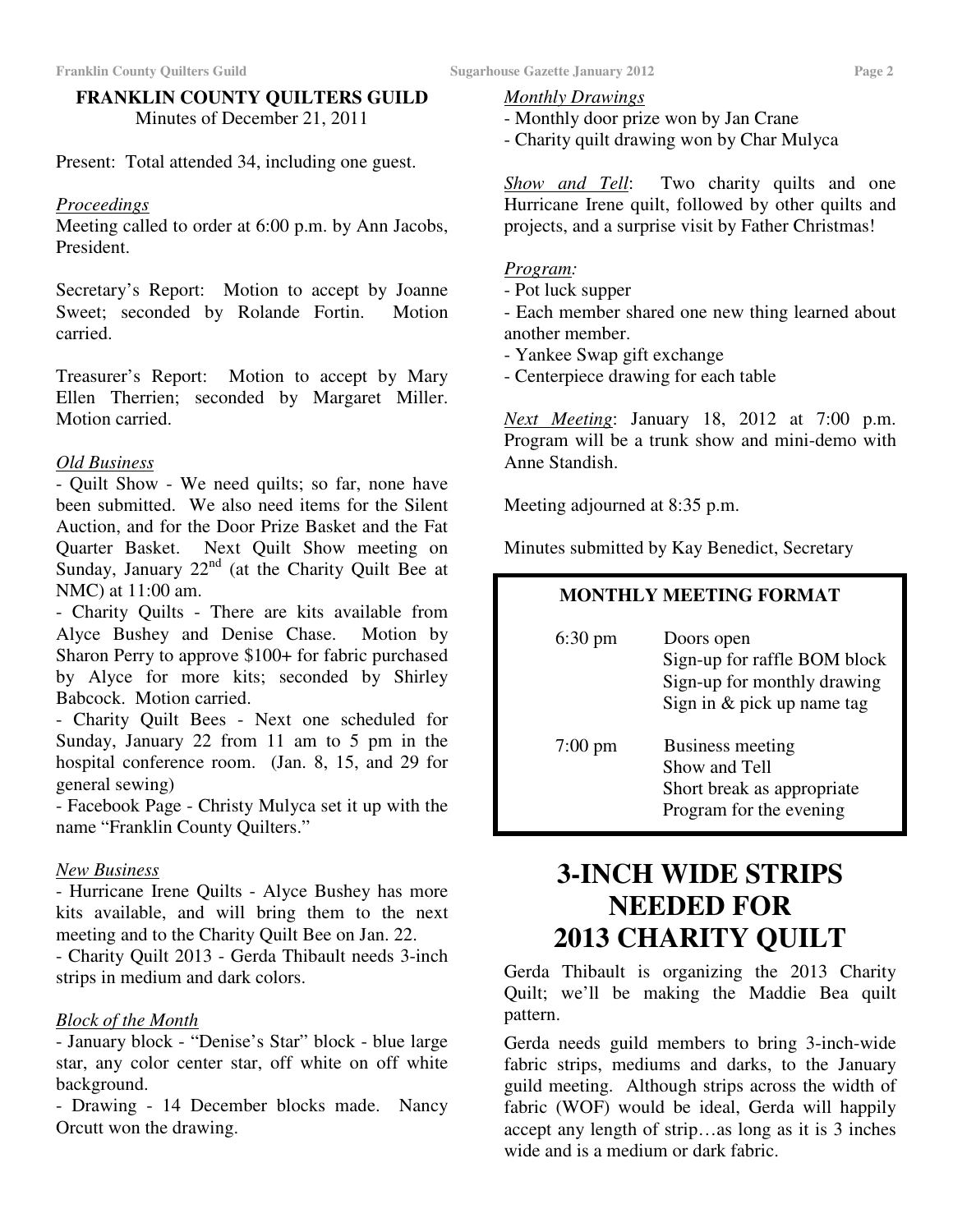

### **JANUARY 2012 BLOCK OF THE MONTH PATTERN: DENISE'S STAR Pattern from www.quilterscache.com**

**Color 1: Dark blue; Color 2: Block maker's choice; Color 3: Block maker's choice; Color 4: Off-white tone-on-tone**  If you have any questions, call Carol Stanley, 849-2949.

### **Click the link below for Denise's Star block pattern http://www.quilterscache.com/V/VOS\_DenisesStarBlock.html**

#### **2011 -2012 MONTHLY WINNERS:**

|          |                                           | <b>September:</b> BOM Raffle: Carol Stanley |
|----------|-------------------------------------------|---------------------------------------------|
|          |                                           | Door Prize: Judy Hamilton                   |
|          | Charity Quilt: Gail Darling               |                                             |
| October: |                                           | <b>BOM Raffle:</b> Carol Bessette           |
|          |                                           | <b>Joanne Sweet</b>                         |
|          |                                           | <i>Door Prize:</i> Carol Bessette           |
|          |                                           | <i>Charity Quilt:</i> Marge Taylor          |
|          |                                           | <b>November: BOM Raffle: Summer Ladd</b>    |
|          |                                           | Kris Bachand                                |
|          |                                           | <i>Door Prize:</i> Mary Ellen Thierren      |
|          | Charity Quilt: Sally Krupp                |                                             |
|          | <b>December:</b> BOM Raffle: Nancy Orcutt |                                             |
|          | Door Prize: Jan Crane                     |                                             |
|          | Charity Quilt: Char Mulyca                |                                             |

#### **100 DAYS AND COUNTING**

The 2012 Quilt Show is only 100 days away, and the planning and preparations now quick into high gear. Although there is a committee overseeing the planning, we depend on all guild members to ensure the quilt show is a huge success. Continue reading to see how you can help.

**- We need QUILTS!** It's all about the quilts!!! As of this newsletter, we still do not have any quilts registered yet. Kay Benedict, Quilt Registration coordinator wants to have the quilts registered sooner rather than later. Kay has volunteered to take on a huge responsibility. So let's help her out and get some quilts registered at the January meeting. As such, the committee challenges each guild member to enter at least one quilt. But don't stop there; we need lots more quilts to fill up the gym at the City Hall. And don't forget the Turning Twenty Challenge. If you plan to enter the challenge, there will be a space on the registration form to include when you joined the guild. Click

the link at the bottom of this page for a registration form. Fill out a registration form and send it to Kay via email or bring it to the January meeting. We'll take a picture, if you need one, at the meeting.

**- We need volunteers!!!** Volunteering for a couple 2-hour shifts during the show is a quick and easy way to help make the quilt show a success. Bonnie Evans is in charge of getting volunteers for all the jobs. So talk to Bonnie and get your name on the volunteer list.

**- We need donations!!!** The Silent Auction needs more items for the **Silent Auction** table. Table runners/toppers, matching placemats and napkins, bags and totes, wall-hangings, quilt kits, and gift baskets have all been popular sellers in the past. If you have an item to donate, give them to Nadine Froebel or Sally Krupp at the guild meeting. We also need donations for the **door prize**. The door prize can be won by a non-quilter so items like candles, soaps, lotions, tea, coffee, etc., are always welcomed. If you have an item to donate, give them to Summer Ladd. Finally, we need **fat quarters** for the basket of FQs we use as a prize for the raffle. If you have any fat quarters, please give them to Gwen Guyette.

**- We need your raffle tickets!!!** Dale McFeeters is the raffle ticket coordinator this year. She asks that each member return the raffle tickets and money for the tickets in an envelope with the member's name written on the outside. Dale wants to be sure to properly credit the returned tickets and money to the correct member and avoid making unnecessary telephone calls looking for unreturned tickets. As a reminder, each member is required to sell (or buy) two books of raffle tickets to remain a member in good standing.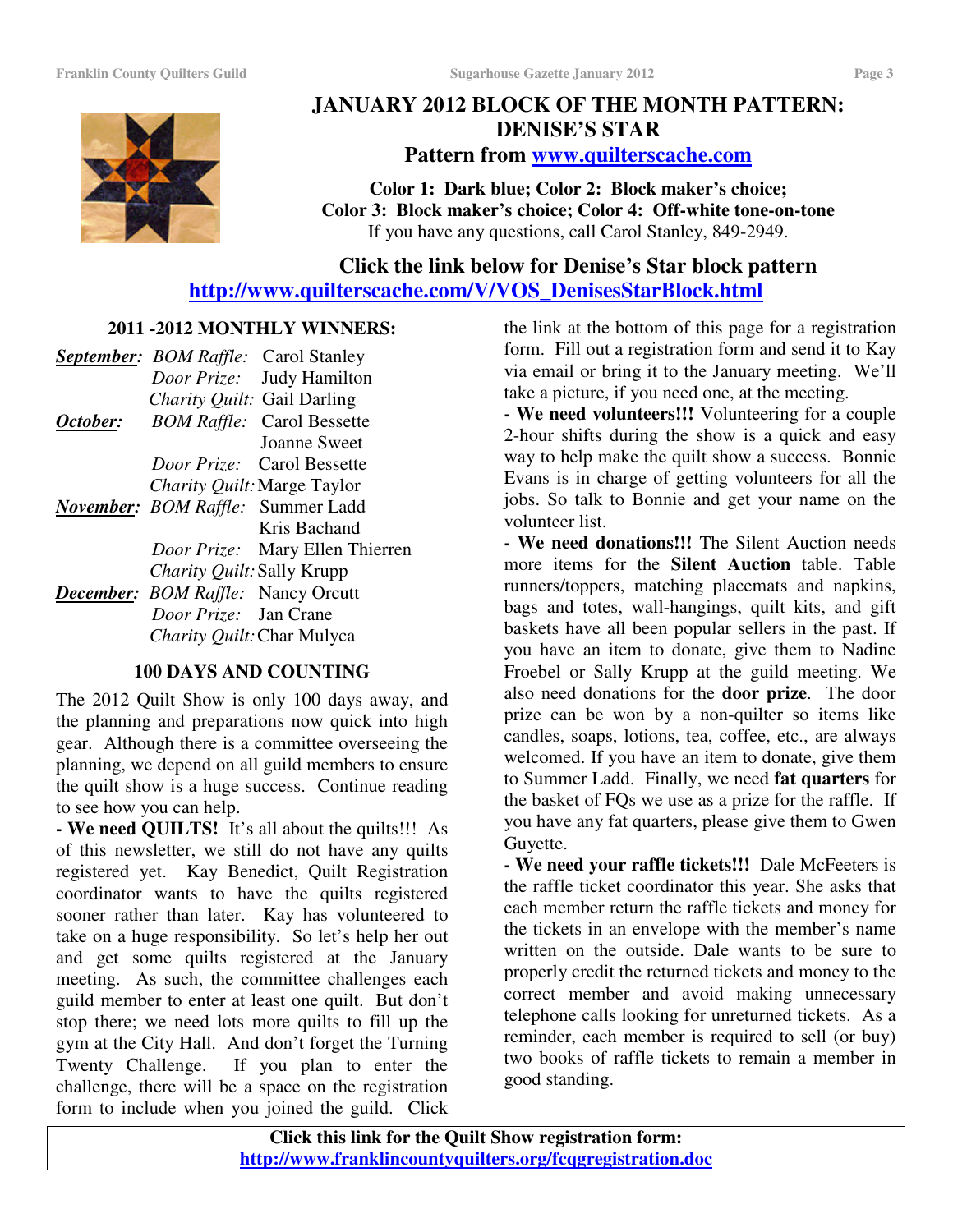#### **QUILT SHOW MEETING ON JANUARY 22ND**

The next quilt show meeting will be on Sunday, January  $22^{nd}$ , 11:00 a.m., at the NMC Conference Center. It is scheduled for the same day as the guild's charity quilting bee for January. You can go to the meeting, and then spend the rest of the day working on charity quilts with your fellow guild members.

#### **MONTHLY QUILTING BEE**

There are four quilting bees scheduled for January, all on Sundays, from 11:00 a.m. to 5:00 p.m., at the NMC Conference Center. The bees will be on January  $8<sup>th</sup>$ ; January  $15<sup>th</sup>$ ; January  $22<sup>nd</sup>$ ; and January  $29<sup>th</sup>$ . The quilting bee on January  $22<sup>nd</sup>$  will be dedicated to working on charity quilts/UFOs. Come join us in a day full of fun spent with your fellow guild members. And if you come to the open sewing days, you can knock off a few of those UFOs on your list which Nancy Orcutt is keeping.

Again a big THANK YOU goes out to Alyce Bushey for taking on scheduling the bees!!!



# Let It Snow!

#### **GUILD LIBRARY**

*A complete list of books and magazines currently in our collection may be found on the FCQG website.* 

*The library is accepting books and gently used magazines (2005 or later) for its permanent collection. (Older magazines and VHS videos maybe better directed to the "For Sale Table" at monthly meetings.)*

*If you have an item borrowed from our collection, please return it at the next meeting. If you would like to borrow an item, email kayben1@yahoo.com*

#### DID YOU KNOW???

January is National Blood Donor Month, Hot Tea Month, National Oatmeal Month, and National Soup Month.

January's flower is the Carnation or Snowdrop. The birthstone is the garnet, and its astrological signs are Capricorn, December 22<sup>nd</sup> - January 19<sup>th</sup> and Aquarius, January 20<sup>th</sup> – February 18<sup>th</sup>.

The Moon this month is called the Wolf Moon, Old Moon, Moon after Yule, and Storm Moon.

Some notable historical events:

- On January  $1<sup>st</sup>$ , 1908, the ball was first dropped at Times Square in New York City.

- On January 14<sup>th</sup>, 1990, the Simpsons debut on television. Will TV ever be the same again!?!

- On January 20<sup>th</sup>, 1964, the Beatles release "Meet the Beatles," their first album in the U.S., sparking the "British Invasion."

- On January 25<sup>th</sup>, 1924, the first Winter Olympic games begin in Chamonix, France.

#### QUILT TIPS

- Need an inexpensive tool for finger pressing? You can find one at the grocery store. It's the portion of plastic that gets punched out from the handle when plastic milk jugs are formed. Sometimes they're still attached. Use one to press seams…it works great! If necessary, you can use a emery board to smooth rough edges on the plastic.

- Used sewing machine needles make great "nails" to hang picture frames on the wall. The needles are strong and only make a small hole.

Support local, member-owned quilt shops:

Cowles Quilting, Highgate Plaza in St. Albans Fibre Junction, in downtown Rouses Point, NY Forever Bloom, Main Street in St. Albans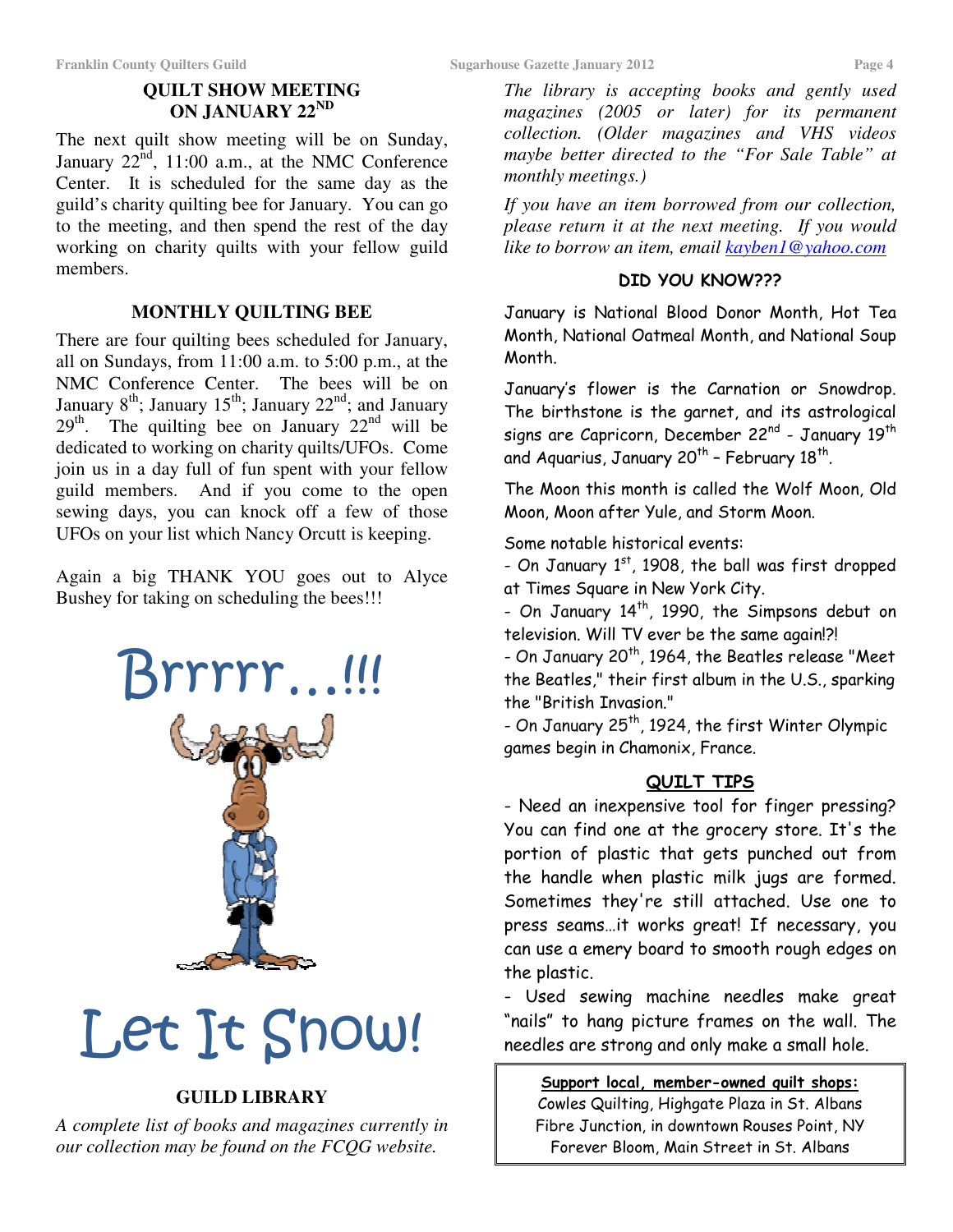## **ANNUAL FCQG 2011-2012 UFO CHALLENGE**

- 1) Make a list of up to 8 UFOs (to be a UFO, it must be at least cut new projects don't count hence the name UN-FINISHED OBJECTS)
- 2) Turn the list in to Nancy Orcutt **(THERE'S STILL TIME TO JOIN THE FUN!!!)**
- 3) Check in monthly with Nancy and either bring a finished object for Show & Tell, or bring a photo
- 4) The last month for check in is May
- 5) Prizes will be drawn in June

If there are questions, call Nancy at 524-4511 or email NLORCUTT08@GMAIL.COM

| Name:                   |  |
|-------------------------|--|
| <b>UFO LIST</b>         |  |
|                         |  |
|                         |  |
|                         |  |
|                         |  |
|                         |  |
|                         |  |
|                         |  |
| $\overline{\text{MAY}}$ |  |

EDITOR'S NOTE: Nancy Orcutt has graciously volunteered to coordinate this year's UFO challenge. If you want to participate, follow the rules listed above. Even though the rules say to turn your sheet in at the October meeting, Nancy will accept the form whenever you turn it in. This is a great motivator to get some of those UFOs "cluttering" your quilting area finished so you can go out and buy more fabric. Every guild member is "challenged" to list all your UFOs…let's see how many UFOs the guild as a whole can complete by next May.

*Deadline for articles for next newsletter:* 

**Wednesday, January 25th, 2012** 

Please email articles to Sharon Perry, *vtquilter@gmail.com*, or mail to PO Box 517, Montgomery Center VT 05471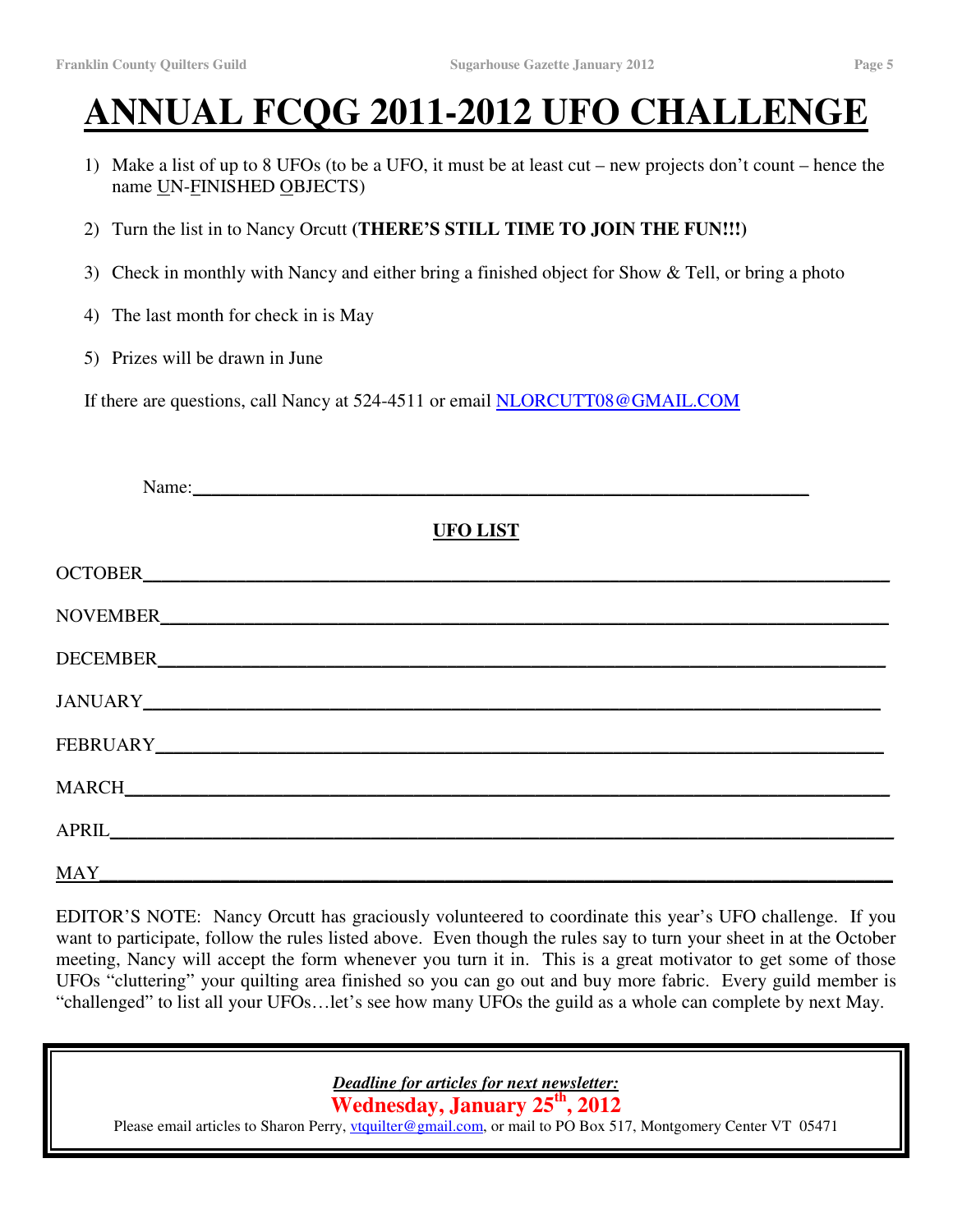#### **JANUARY 2012 TREASURER'S REPORT**

#### FRANKLIN COUNTY QUILTER'S GUILD Treasurer's Report -- January 18, 2012

| <b>Opening Balance</b>                                                              |         | \$2,896.22 |
|-------------------------------------------------------------------------------------|---------|------------|
| Funds collected                                                                     |         |            |
| Total                                                                               |         | \$0.00     |
|                                                                                     | Total   | \$2,896.22 |
| Funds paid out<br>Church of the Rock, Jan rent<br>Gerald Perry, Room set-up for Jan | \$35.00 | \$25.00    |
| Total                                                                               |         | \$60.00    |
| <b>Grand Total</b>                                                                  |         | \$2,836.22 |
| 2011 YTD Collections: \$4836.77                                                     |         |            |

Respectfully submitted,

Deborah L. Dusablon, Treasurer 01/18/12

#### *"FOR SALE" TABLE STILL ON BREAK FOR JANUARY MEETING*

**This newsletter editor reported the "FOR SALE" Table would return for the January meeting. Due to a schedule conflict, the "FOR SALE" Table will not be open at the January meeting. I hope to have it open again at the February meeting. So if you have items to donate, please bring them to the February meeting.**

#### MORE QUILT TIPS

- In addition to the usual information, transfer or print a photo of yourself onto the quilt label as documentation. Think of how much fun it will be years later to see how you looked when you completed the quilt.

- Avoid using fabric softener in the washer or dryer when you prewash fabrics that you later intend to fuse. Fusible web will not adhere properly to fabrics treated with fabric softener.

- If you have accidentally fused an appliqué in the wrong place, use a fabric softener dryer sheet as a pressing cloth to loosen the web so you can remove the appliqué to reposition it.

- Audition potential quilting designs by drawing them on clear plastic. Lay the plastic on the quilt top to get a feel for how a quilting design will look.

- Before bidding farewell to that old dishwasher, rescue the utensil basket. Use it for storing scissors, rotary cutters, and pencils on your cutting or work table.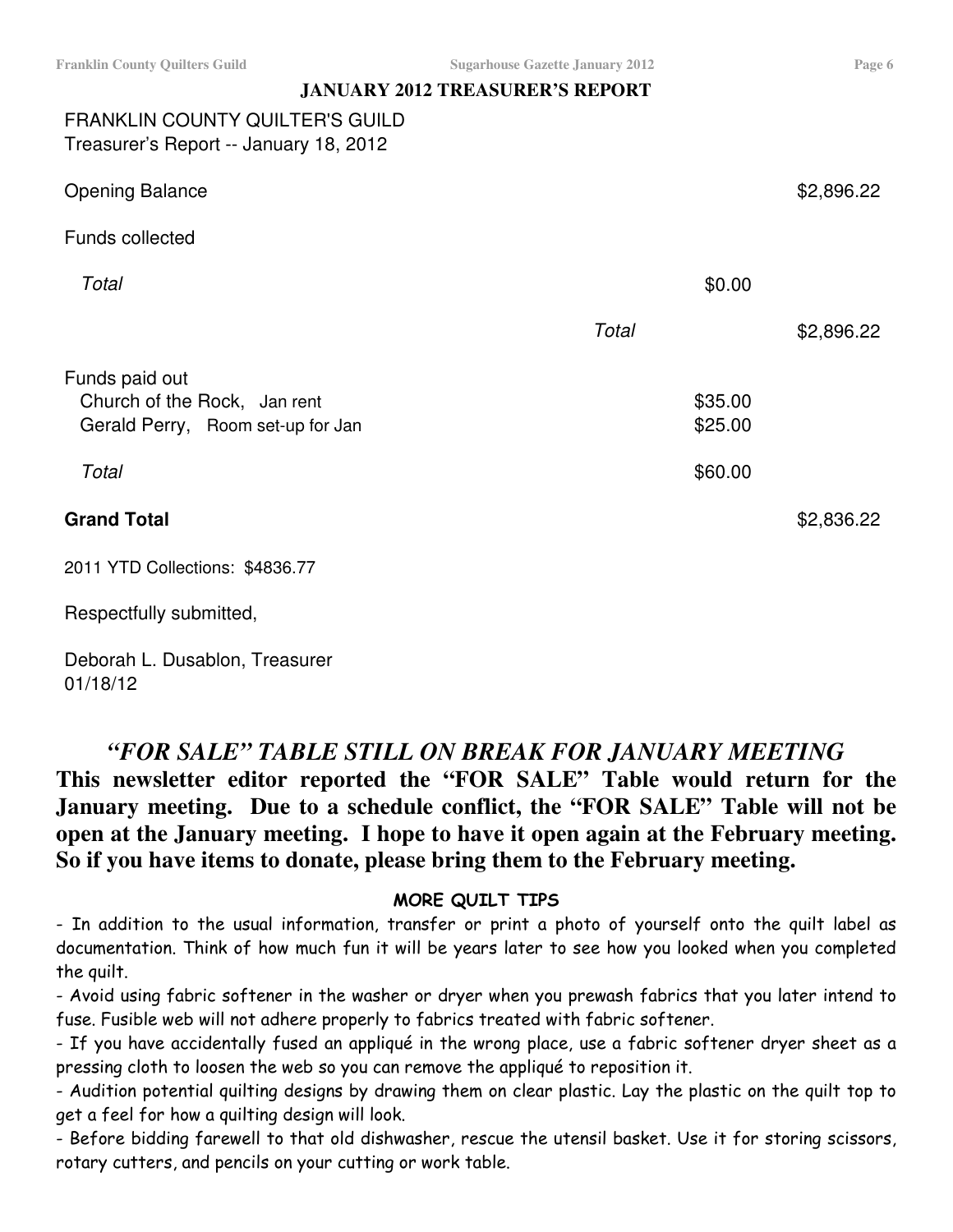## RECIPE CORNER (For Nat'l Oatmeal Month) OATMEAL CRÈME BRULEE

Great for Breakfast, dessert or snack!

2 ¼ cups old fashioned oats (dry) 1/3 cup Splenda ¼ teaspoon salt (optional) 3 1/3 cup skim or 1% milk 2 eggs or equivalent amount of egg substitute 2 teaspoons vanilla extract cinnamon (optional) 1 heaping tablespoon brown sugar (more or less to taste)

Preheat oven to 350 degrees. Spray 8X11 dish with cooking spray. Combine milk, eggs and vanilla in large bowl. Add oats, Splenda, and salt; mix well. (Add cinnamon to taste, if you wish.) Pour into baking dish; spread oats if needed. Bake 40-45 minutes or until center is jiggly but not runny. Edges should be lightly browned and may pull away from dish slightly. Remove from oven. Sprinkle brown sugar evenly over the top. Return to oven and bake until sugar is melted. Turn oven to broil and heat until sugar bubbles and browns slightly (about 1-2 minutes). Allow to cool slightly, cut into 8 servings.

## OATMEAL PUMPKINBUNDT CAKE

- 2 cups granulated sugar 1 cup quick cooking oatmeal 1/4 cup boiling water 1 cup butter, softened 4 large eggs 1 cup canned pumpkin 2 teaspoons vanilla extract 3 cups all-purpose flour 1 tablespoon pumpkin pie spice 2 teaspoons baking soda
- 1 teaspoon salt
- powdered sugar

Preheat oven to 350° F. Grease and flour a 12-cup

Bundt pan. Place 1 cup oatmeal in a small bowl. Pour ¼ cup boiling water over the oatmeal and stir together. Allow oatmeal and water to sit for 10 minutes. Add sugar and butter to a large mixing bowl. Beat on low until light and fluffy. Slowly add the eggs, one at a time, and continue mixing until well incorporated. Add the pumpkin, oatmeal/water mixture and vanilla, mixing on slow speed until well blended. While mixer is still going on slow, add the flour, one cup at a time. Next, add the pumpkin spice, baking soda and salt. Blend until well incorporated. Pour cake batter into prepared pan. Bake for 60 minutes or until a knife inserted into the center comes out clear. Allow to cool in pan for 10 minutes then invert onto a large cake plate. If desired, dust with powdered sugar.

## CHOCOLATE CHIP COOKIES

- 2 cups butter or margarine
- 2 cups sugar
- 2 cups brown sugar, packed
- 4 eggs
- 2 teaspoons vanilla
- 4 cups flour
- 5 cups oatmeal
- 1 teaspoon salt
- 2 teaspoons baking powder
- 2 teaspoons baking soda
- 1 (24 oz.) bag chocolate chips
- 3 cups chopped walnuts

Cream butter, sugar, and brown sugar together. Add eggs and vanilla; blend thoroughly and set aside. Powder oatmeal in blender 1/2 cup at a time. Mix powdered oatmeal, flour, salt, baking powder, and baking soda together. Add oatmeal mixture to sugar mixture and blend thoroughly. Add chips and chopped nuts, and mix together until well blended. Make golf-ball-size dough balls; place 2 inches apart on ungreased cookie sheet. Flatten a bit before baking at 375 degrees for 8 to 10 minutes. Recipe can be cut in half for ease of mixing. Try it with white chocolate chips and macadamia nuts.